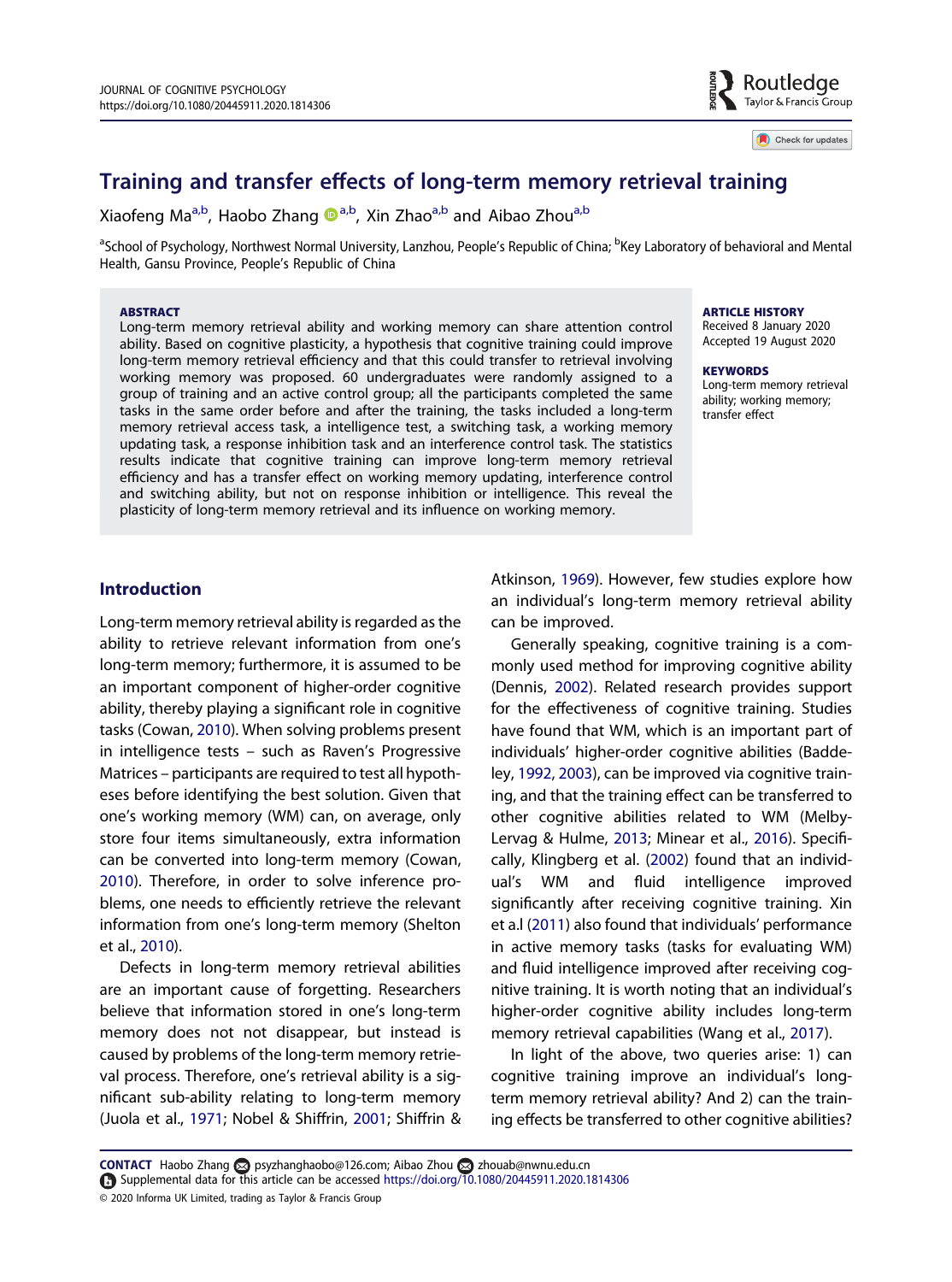A large number of studies indicate that the improvement of WM via cognitive training lies in improving individuals' attention control ability (e.g. Engle, 2018; Xin et al., 2011). "Attention control ability" refers to the ability to assign attention to relevant information and the process of cognitive performance, while keeping irrelevant information inhibited (Posner & Digirolamo, 1998). Unsworth et al. (2013) propose that WM and long-term memory retrieval are likely to share attention control ability resources. Unsworth (2019) further states that the dependence of WM and long-term memory on individuals' attention control ability is highly similar within the study sample. The key process of long-term memory is inherent to the long-term memory retrieval process (Juola et al., 1971; Nobel & Shiffrin, 2001; Shiffrin & Atkinson, 1969). As such, WM and long-term memory retrieval not only share attention control ability resources, but also have highly similar dependences on attention control. The foregoing illustrates that longterm memory retrieval ability can be improved through cognitive training. In addition, the dynamic model of individual differences in WM – as proposed by Unsworth and Engle (2007) – states that the efficiency with which an individual can retrieve information from secondary memory will affect their WM capability. According to this model, individual differences of WM comprise two parts: the individual's ability to retain information in primary memory (PM), and the efficiency of retrieving information from secondary memory (SM). Specifically, an individual's WM has the capacity to store part of the information as processed by an individual. Due to the limited capacity of WM, however, extra information will be transferred to an individual's secondary memory. When the cognitive task requires additional information from one's secondary memory, the individual has to retrieve the information efficiently in order to ensure the successful completion of the task. The above process shows that one's longterm memory retrieval ability plays an important role in WM; furthermore, it provides a confident and theoretical basis for the present study to regard WM for its main transfer ability. Consequently, we hypothesise that one's long-term memory retrieval ability can be effectively improved via cognitive training, and that improvements can be transferred to one's WM.

The research adopts the modified Posner task (see more information in Wang et al., 2017) to train

individuals' long-term memory retrieval abilities. Compared to traditional long-term memory retrieval tasks, the greatest advantage of the modified Posner task is that it can precisely reflect the process of long-term memory retrieval while avoiding interference from other memory processes, such as the coding process of memory (Lilienthal et al., 2013; Mogle et al., 2008; Unsworth, 2010); therefore, it is guaranteed that the task is specifically targeted at the process of long-term memory retrieval. The response time of the Posner task is usually used to evaluate the efficiency of individuals' memory retrieval. Wang et al. (2017) used a modified Posner task to explore the significant and independent contributions of individuals' long-term memory retrieval ability in terms of fluid intelligence. The task includes 4 levels: tasks at Level 1 and Level 2 include lower grade retrieval tasks (retrieving physical properties or implications concerning items, such as whether the items share a meaning), whereas tasks at level 3 and level 4 require retrieval at a higher grade (retrieving the conceptual information of items, such as whether the items have the same oddeven property). The present study uses the tasks at levels 1 and 2 for training purposes and makes use of tasks at levels 3 and 4 to evaluate the training results. If the training effect of lower-level tasks can be transferred to higher-level tasks, evidence can be gleaned for the notion that the improvement of one's retrieval efficiency is caused by the improvement of one's long-term memory retrieval ability, rather than effects from practising or other simple memory reflections.

Attention control ability mainly functions via one's central executive function (Engle, 2018; Xin et al., 2011) – tasks of executive function are used to assess the transfer effect of WM. According to the three-factor model of executive function, executive function mainly consists of switching capacity, updating capacity, and inhibition capacity, which includes one's interference control ability and response inhibition ability (Miyake et al., 2000). The final assessment tasks used in this study included the interference control task, response inhibition task, WM updating task, and switching task. In addition, Shelton's study indicates that long-term memory retrieval efficiency plays a significant role in fluid intelligence testing (Shelton et al., 2010), and that long-term memory retrieval is an independent and effective predictor of fluid intelligence (Wang et al., 2017). As such, general non-verbal fluid intelligence tasks were chosen in order to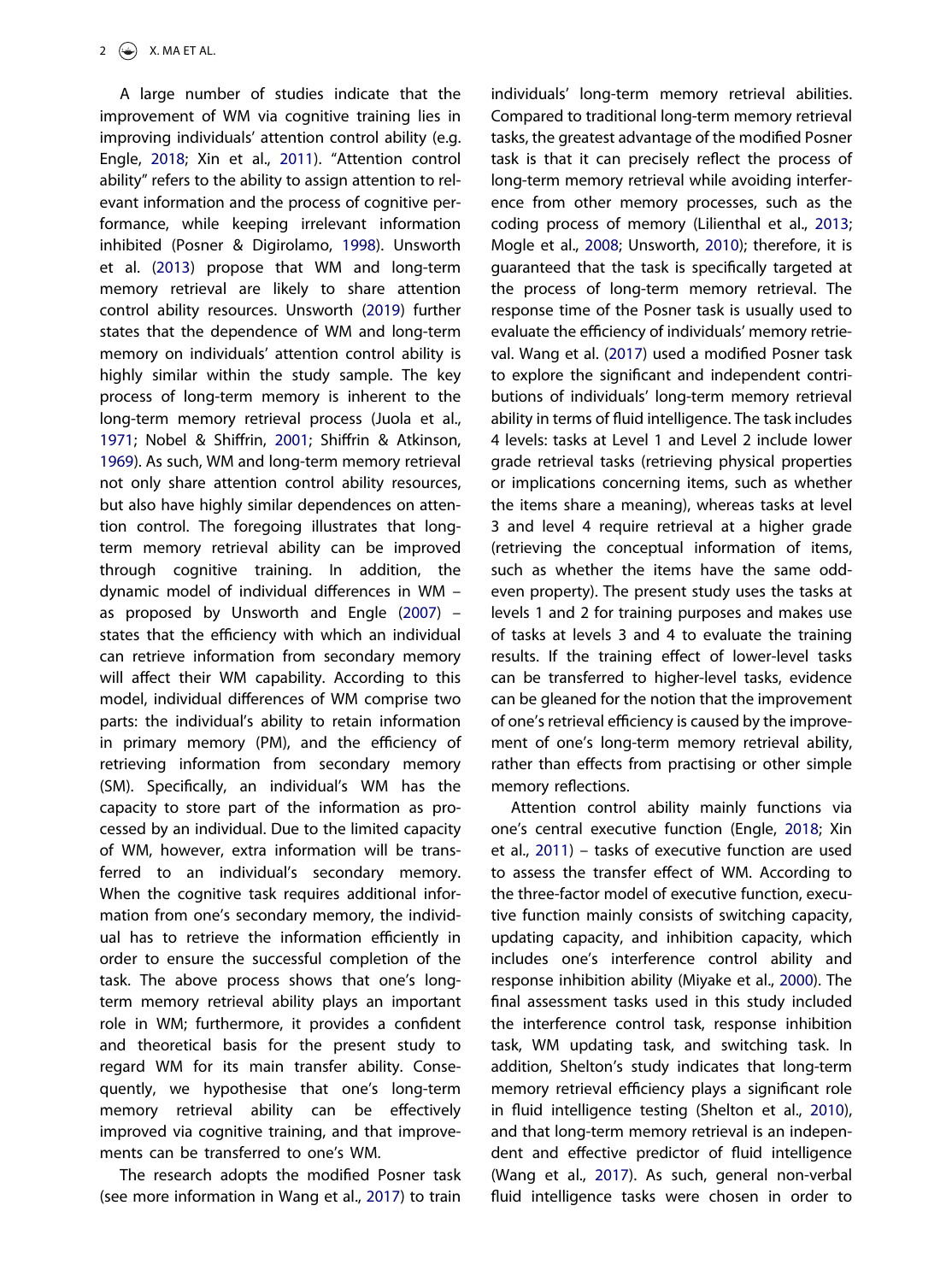explore whether long-term memory retrieval can improve one's fluid intelligence.

The research plans to randomly assign participants to either the training group (of adaptive longterm memory retrieval) and the active control group. Adaptive training tasks consist of many nonrepetitive stimulating materials; as such, each exercise can make use of different materials in order to guarantee the effectiveness of the training. Existing research on cognitive training indicates that training can be more effective if the tasks are difficult enough to arouse participants' attention (Lövdén et al., 2010); however, tasks should not be too difficult (Benikos et al., 2013). Therefore, the difficulty of the training tasks used in this study could be reduced or increased in accordance with the participants' performance. The control group completed another task in the same environment – sand painting (Zhao & Jia, 2018; Zhao et al., 2018) – which is irrelevant to memory retrieval. The above measures were taken to minimise the influence of irrelevant variables as much as possible.

#### Method

#### **Participants**

The minimum number of subjects required was 46, as calculated by G\*power (parameters: effect size=0.3, alpha=0.05, power=0.8). Thus, we recruited 60 college students (*M* = 19.92, *SD* = 1.89) whose native language was Chinese. 30 subjects were assigned to the training condition and 30 subjects served as controls. There were no significant differences in any pre-training task scores between the two conditions (Table 3). One participant in each condition was excluded from data analysis because they failed to comply with the experimental rules. In the end, data of 29 subjects from each condition were entered into the statistical analysis. All subjects reported normal or corrected vision and no history of psychosis or neurological disorders. The study was approved by the local ethics committee and all experimental operations were conducted by following the approved guidelines, all participants signed informed consent and received cash compensation.

# **Material**

# Pre- and post-training tasks

*Posner Task.* This task measured long-term memory retrieval ability, referring to Level 3 and 4 tasks

used in Wang et al. (2017). Stimuli comprised a rule and character-pairing consisting of Arabic numerals 1∼9 and Chinese number 一∼九. Subjects had to make a response in accordance with the character-pairing by pressing the "J" or "F" on the keyboard if the character-pairing conformed the rule or not, respectively. The rules of third and fourth levels both are: whether the parity was the same, the only difference is that the third level characterpairing consisted of Chinese characters or numbers (e.g.  $(1,2)$ ,  $(-,\square)$ ), while the fourth level characterpairing consisted of Chinese characters and numbers (e.g  $(1,\square)$ ,  $(-,2)$ ). When the characterpairings were both odd or even, press the "J" key (e.g (1,9)., (1, $\pm$ 1)); when there was an odd number and an even number, press the "F" key (e.g (1, 2)., (1, 2)). There were two types of character-pairing: (1) Number-number pairing; (2) Number-Chinese character pairing. On each trial, a rule was first presented in the center of the screen; after reading the rule, the subjects had to press the "space" key, then a red fixation cross was presented for 500ms, followed by a character-pairing stimuli (response window). After the response, the next trial started immediately. After 16 practice trials, the main task was initiated, which comprised 32 trials. The stimulus presentation sequence was random. The dependent measure was the accuracy of the reaction and the mean reaction time (RT) of the correct reaction, the higher the accuracy and the faster the RT, the better the long-term memory retrieval ability.

*Stroop color*–*word interference Task.* This task was used to measure interference control. The stimuli comprised Chinese characters (Hanzi) and strings (# # # #). Participants had to press the key based on the color of Hanzi and strings, rather than the meaning of that. Pressing "F" for red and "J" for green on a keyboard. The task contained three kinds of trials: congruent, incongruent, and neutral. On congruent trials, the Hanzi referring to the word "green" was printed in green and the character representing "red" was printed in red. On incongruent trials, the "green" Hanzi was printed in red and the "red" Hanzi was printed in green. Finally, on neutral trials, the symbols "####" were either printed in green or red. Each trial started with a fixation cross that was presented for 500ms, followed by a blank screen presented for 1000ms. Thereafter, the target stimulus (colored Hanzi or strings) was presented for 1500ms, followed by a blank screen that was presented for a variable duration lasting between 600ms and 1000ms. The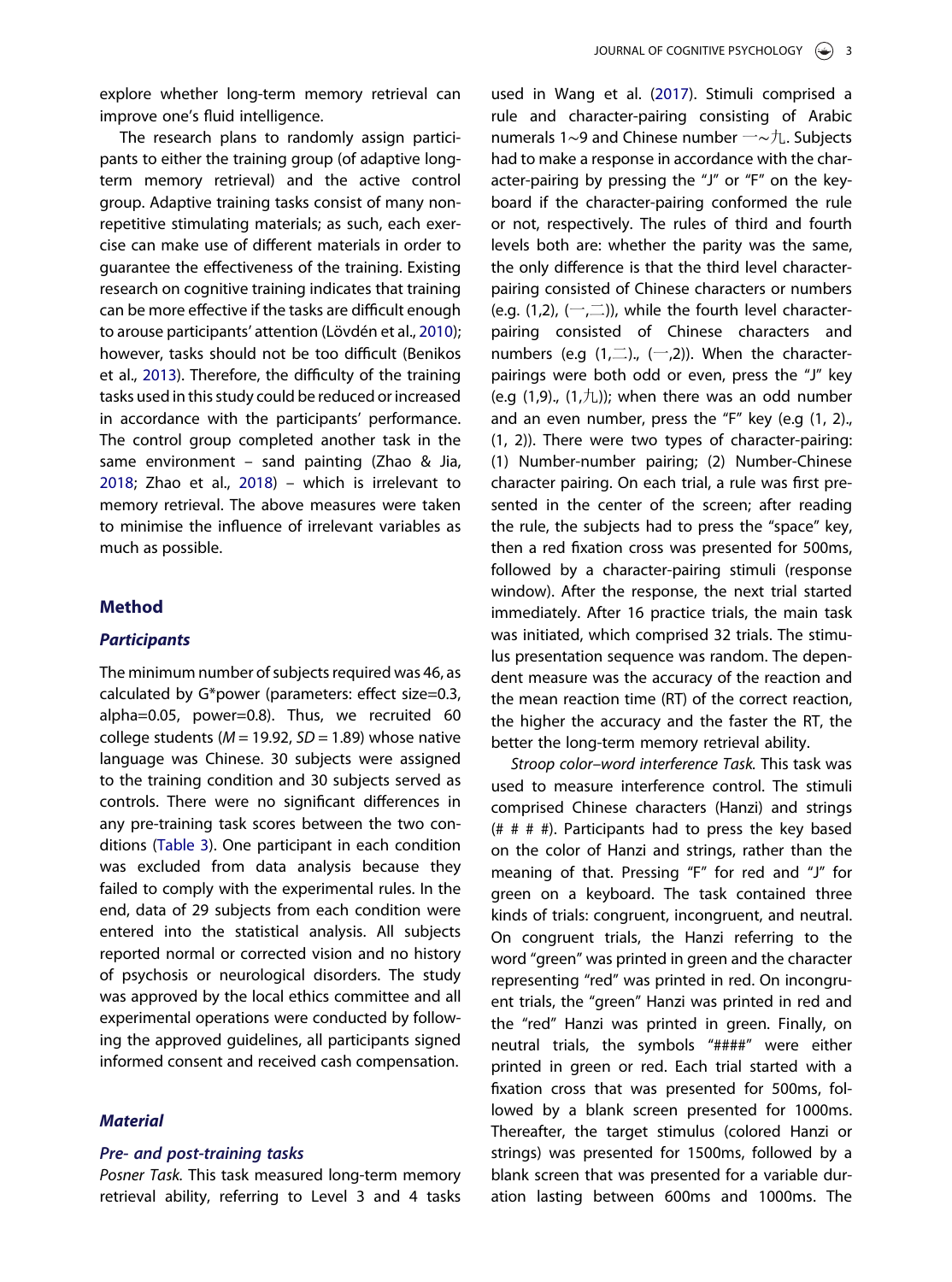next trial began immediately thereafter. The task comprised 18 practice trials and three blocks, each of which has 36 trials. The subject could have a break between the blocks. Each block contained 12 congruent, 12 incongruent, and 12 neutral trials. The task lasted about 15 min. The dependent measure was the mean RT on the different trial kinds, we computed the interference index by computing the mean RT of incongruent trials minus the mean RT of neutral trials. A high index score represents weak interference control.

*Flanker Task.* The task was used to measure interference control ability. Stimuli comprised five arrows presented in the center of the screen. If the direction of the middle arrow was pointing to the left, the subjects had to press the "F" key, and if the direction was pointing to the right, the subjects had to press the "J" key. The task comprised trials of two kinds: congruent (→→→→→or←←←←←) and incongruent (→→←→→or←←→←←). For each trial, a fixation cross was first presented for 500ms, followed by a blank screen that was presented for a variable duration lasting between 300ms and 500ms, then the stimulus was presented for 1500 ms (response window), after that was a 1000 ms blank screen. The next trial began immediately thereafter. The task comprised 5 blocks, each of which has 32 trials (16 congruent trials), the first block is the practice block, and the later four blocks are the main task. If the participants wanted to have a break, the task would be interrupted between the blocks. The tasks lasted about 15 min. Based on the mean RT of different kinds of trials, we computed the interference index by computing the mean RT of incongruent trials minus the mean RT of congruent trials. The higher the index score, the weaker the interference control ability.

*Go/nogo task.* This task was used to assess response inhibition. Subjects were required to respond to the target stimulus by pressing the key (Go trial), but not to the nontarget stimulus (Nogo trial). The task consisted of three blocks, one practice block and two experimental blocks. The practice block consisted of 60 trials. The two experimental blocks each contained 120 trials (70% of Go trials and 30% of Nogo trials), in random order. When the correct rate of the practice block reached ≥85%, the experimental blocks started. In each trial, the fixation cross was first presented for 500ms, followed by the alphabetic stimulus that was presented for 600 ms. The subject had to press the "J" key to the letter Y, but not to the letter X. Then a blank screen that was presented for 1000ms. The next trial began immediately. The task lasted for about 15 min. The dependent measure was the difference score: the proportion of hits (correct response to go trial) minus the proportion of false alarms (incorrect response to nogo trial). The higher the score, the stronger the inhibition ability.

*Numerical WM updating: easy and di*ffi*cult task.* These tasks were used to evaluate WM updating ability. A series of single numbers from 0 to 9 were presented in the center of the screen. The length of the digital sequence varied with the type of trial; there were four types of trials with 5, 7, 9, or 11 digits. The number of occurrences of each trial type was the same and presented in random order. Participants had to remember the last three numbers in sequence. For example, if the number presented was 7-5-4-1-5-2-1, participants should remember 7-75-754-541-415-152-521. Finally, when blank bars were presented on the screen, participants had to use the keyboard to enter the last three digits presented (that is, 5-2-1). Each trial began with the "+" fixation point, which was presented for 500ms. Subsequently, the number was displayed, and the empty screen was displayed during the trial. The duration of the empty screen varied from between 800 ms to 1200 ms. The presenting time (PT) of each number distinguishes the difficulty of the task. We defined 1750ms as a simple task and 750ms as a difficult task. Easy tasks consisted of three blocks; the first block was a practice block, comprising eight trials, each of which occurred twice randomly. Both the main task and the difficult tasks included two test blocks, each comprising 12 trials. Each participant completed an easy task before the difficult task. The evaluation index was proportion of correct responses.

*Switching task*. The task was used to measure the ability to flexibly switch between tasks. The stimuli comprised red or blue numbers 1–9 (excluding number 5). The subjects need to judge the size or parity of each number. The specific rules depend on the color of the number. In Task A, if the color of the number is red, a size judgment should be made (magnitude task). If the number was  $> 5$ , then "A" should be pressed. If the number was  $< 5$ , then "L" should be pressed. In Task B, if the color of the stimulus number was blue, a parity judgment should be made (parity task). If the number was odd, then "A" should be pressed. If the number was even,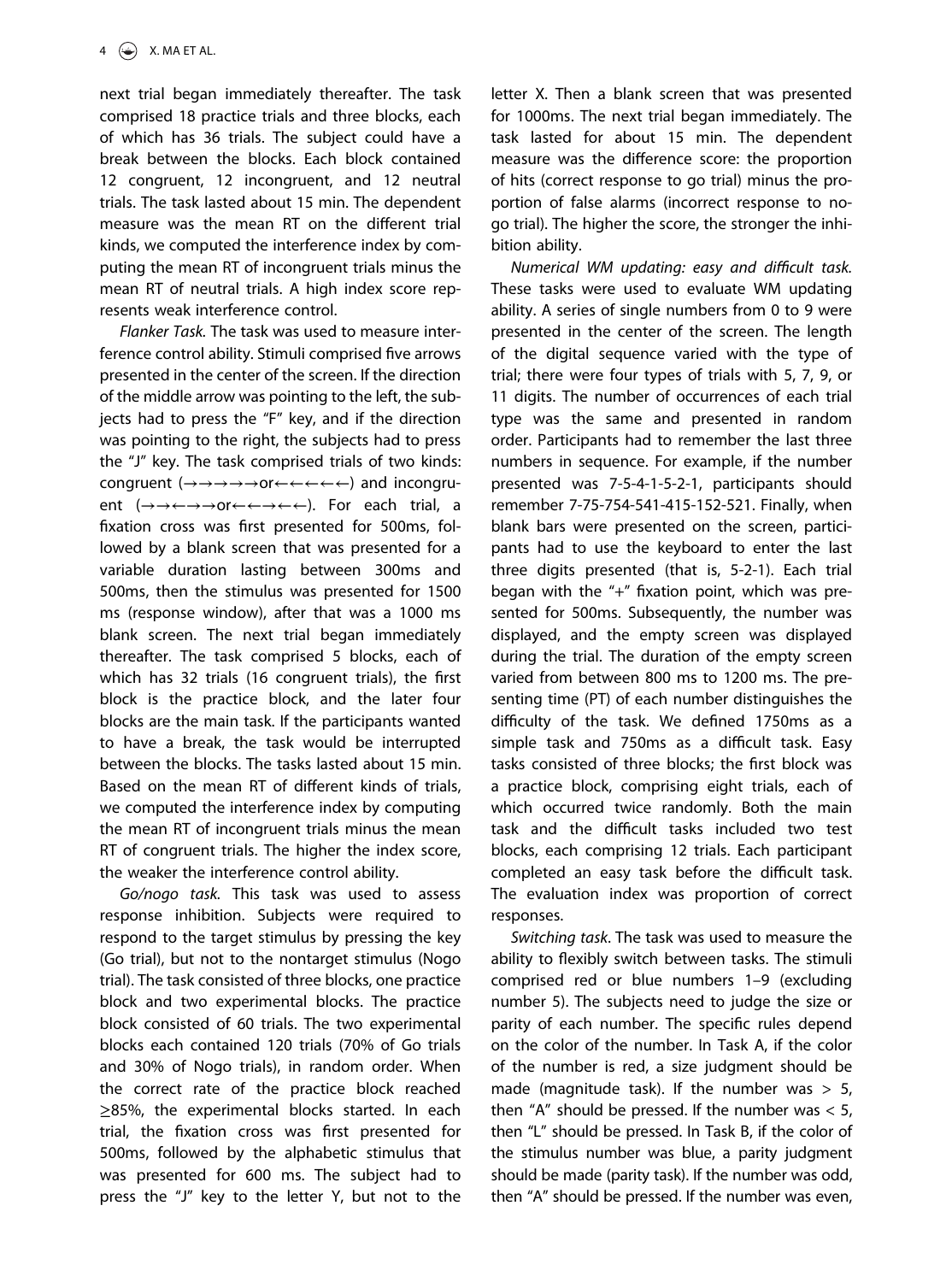"L"should be pressed. The participants first performed two task blocks (task A and task B) until the correct rate reached 75%. Then, they completed 20 experimental blocks: 10 single-task blocks, each comprising 8 trials, and 10 mixed-task blocks, each comprising 17 trials. The order of blocks was random, but there were restrictions on combining two single and two mixed task blocks. On each trial, the fixation cross was first presented for 1400 ms, then, the stimulus was presented until the subject responded. The next trial began immediately thereafter. The task lasted about 20 min. The dependent measure was the switching cost: median RT on switch trials minus mean median RT on non-switch trials. The greater the switching cost, the worse the switching ability.

*Raven*'*s Standard Progressive Matrices.* The Raven's Standard Progressive Matrix (RSPM; Leavitt, 2011) test was used to measure fluid intelligence. The test comprised a series of diagrams or designs with a missing part. The subject needed to select the right part from the multiple options given below to complete the picture presented above. Sixty items were divided into two equal parts by title. Participants were asked to complete the even-numbered items in the pre-training test and the odd-numbered items in the post-training test. Each subject was given a limited time (20 min) to complete the test. The dependent measure was the proportion of correctly solved items.

#### Training task

The training task was adapted from level 1 and level 2 tasks used by Wang et al. (2017). Materials comprised two rules and character-pairing consisting of Arabic numerals (1∼9) or Chinese-characters (一∼九). The task involved responding to the character-pairing according to the given rules. If the character-pairing conformed to the rules, pressing the "J", if it did not conform to the rules, pressing the "F". Rules include: (1) Whether the physical properties are the same (e.g. (1-9), pressing the "J"; e.g (1-  $\pm$ )., pressing the "F"); (2) Whether the meaning are the same (e.g  $(4-\mathbb{Z})$ ., pressing the "J"; e.g  $(4-3)$ ., pressing the "F"). The training task contained different difficulty levels. There were 32 trials in each difficulty level (16 trials in each of the two rules, and half of them conformed to rules). On each trial, a rule was first presented in the center of the screen. After reading the rule, the subjects had to press the "space" key, then a fixation cross was presented for 500ms, followed by a random character-pairing (response window), the next trial

began immediately thereafter. Each subject had 10 opportunities to complete the training task every day, and the entire lasted about 25 min.

The training task was carried out in the form of self-adaption, which refers to the adjustment of task difficulty according to the performance of the subject (the number of wrong trials in each difficulty level). There were 10 difficulty levels in the task, which controlled by the time of stimulus presentation. See Table 1 for specific difficulty levels.

#### Procedure

In the pre-training session, all subjects completed one task that evaluated the transfer effect every day. The task sequence was as follows: Long-term Memory Retrieval Efficiency Assessment Task, Raven's Standard Progressive Matrices, Flanker Task, Stroop color–word interference Task, Numerical WM updating (easy, difficult), Go/nogo Task, Switching Task. After that, the training condition carried out about 25 min of training every day for 12 days. The active control condition carried out sand-painting task at the same time and place every day. Sand-paining is part of the Buddhist tradition and involves the individual to evenly spread fine colored sand on a sticky drawing paper containing templates. These templates, consisting of complex geometric patterns, have to be completed stepwise. Completion of the painting requires much patience and endurance. All participants performed the same tests, in the same order and with the same inter-session interval as used in the pre-training session (post-training assessment).

# Score Standard

Each participant in the training condition would begin training at the first difficulty level (1200ms). In each difficulty level, if the number of wrong responses was less than or equal to 3, they would progress to the next difficulty level. If the number of wrong responses was greater than or equal to 4, they would remain in the present difficulty level for retraining. There were two opportunities for

|  | Table 1. Specific difficulty level. |  |
|--|-------------------------------------|--|
|  |                                     |  |

| Difficulty level  | Duration (ms) |
|-------------------|---------------|
| 1 (easiest)       | 1200          |
| 2                 | 1100          |
| $\cdot\cdot\cdot$ | .<br>$\cdots$ |
| 9                 | 400           |
| 10 (hardest)      | 300           |
|                   |               |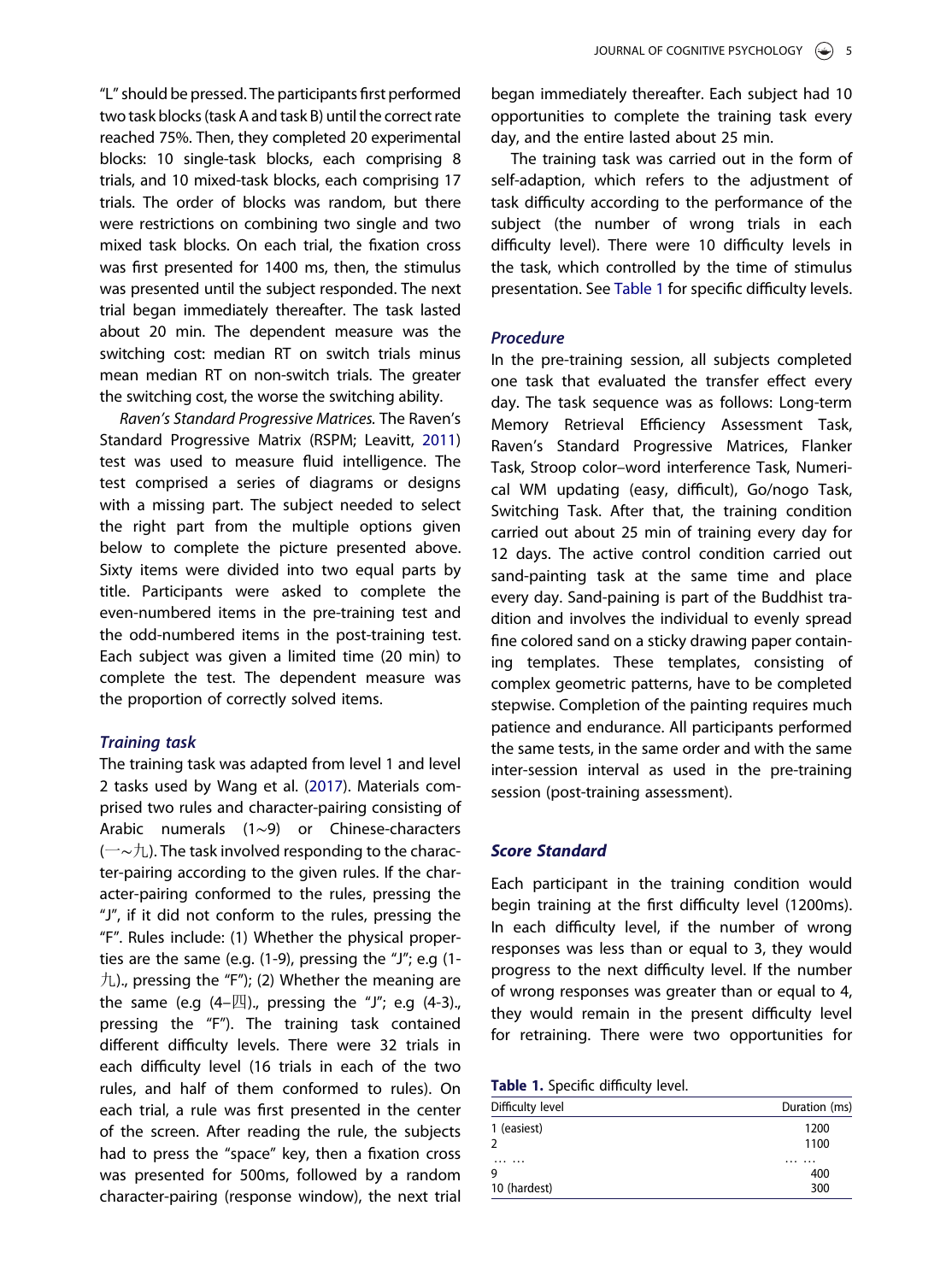retraining. If they were still unable to pass, they would drop to the previous difficulty level. There were 10 opportunities for each subject every day. Finally, the last difficulty level of the subject would be recorded. The next time the same subject was trained, they would start from the last recorded difficulty level. The results of the subjects' daily training were determined by their final difficulty level on that day. For example, on the first day, if a subject progressed to the third difficulty level (1000ms), his or her score was 3. On the second day, if he or she progressed from the third difficulty level to the fifth difficulty level (800ms), his or her score was 5.

## Statistical analysis

For the Stroop and Flanker task, error trials and trials with an RT < 200 ms were excluded prior to the RT analyses. For Go/nogo task, Trials with an RT of < 150 ms were excluded from the analyses. For the switching task,  $RT \ge 4000$  ms and error trials were excluded prior to the analyses. In a first analysis, we computed Pearson's correlation among the performance measures of the various tasks taken from the pre- training tests, to examine whether assessment is effective (there should be a significant correlation between tasks that assess the same capacity). Prior to performing the main analyses, we first tested whether there was a difference between the trained and control participants on any of the pre-training tests, which was not the case (all *ps* > 0.05). After that, we used a analysis of variance (ANOVA) to examine the training data. Finally, for the transfer effect, condition (training vs. control) and session (pre- vs. post-training) were used in the ANOVA. Significant interactions were followed up by analysis of covariance (ANCOVA). An alpha level of *p*<0.05 was adopted throughout. Partial eta-squared (η*p*<sup>2</sup>) was used as an effect size estimate.

# **Results**

# Correlation analysis on pre-training performance data

Table 2 shows the correlations among the scores on the pre- training task performance measures. In order to demonstrate the effectiveness of the measurement, there should be a significant correlation between tasks that assess the same capacity. There is a significant positive correlation between the response time and the proportion correct of the long-term memory retrieval ability assessment task. There is also a significant correlation between the two WM updating tasks (easy and difficult). Although the correlation between the Stroop task and Flanker task is not significant, the correlation between the two is much greater than that with other measures. These results suggest our assessment is reliable.

## Long-term memory retrieval training

The daily mean score of participants in the training condition, the mean difficulty levels reached after training, is shown in Figure 1. The results showed that with the increase of training sessions, the mean difficulty level increased from 3.6–8.4, *F*  $(1,29) = 233.75$ ,  $p < 0.001$ ,  $np^2 = 0.89$ , indicating that the participants in training condition completed the training as required and made progress.

# Transfer effect

Table 3 shows the conditions' mean score on the performance measure of the different transfer tasks (including near and far transfer) during the pre- and post-training sessions. Details of the overall ANOVAs on the pre- and post-training performance measures are presented in Table 4.

#### Table 2. Pearson's correlation among pre- training task performance measures.

|                                        |                          |         |                          | 4       |                          | 6        |         | 8                        | 9 |
|----------------------------------------|--------------------------|---------|--------------------------|---------|--------------------------|----------|---------|--------------------------|---|
| 1. Posner Task<br>(RT)                 | $\overline{\phantom{a}}$ |         |                          |         |                          |          |         |                          |   |
| 2. Posner Task<br>(correct proportion) | $0.30*$                  | -       |                          |         |                          |          |         |                          |   |
| 3. Raven                               | $-0.17$                  | $-0.09$ | $\overline{\phantom{a}}$ |         |                          |          |         |                          |   |
| 4. Stroop                              | 0.12                     | 0.03    | $-0.15$                  | -       |                          |          |         |                          |   |
| 5. Flanker                             | 0.07                     | $-0.09$ | $-0.06$                  | 0.18    | $\overline{\phantom{a}}$ |          |         |                          |   |
| 6. Updating-easy                       | 0.01                     | $-0.16$ | 0.06                     | 0.17    | 0.07                     |          |         |                          |   |
| 7. Updating-difficult                  | 0.12                     | $-0.13$ | 0.07                     | $-0.02$ | 0.13                     | $0.48**$ |         |                          |   |
| 8. Switching                           | 0.20                     | 0.21    | $-0.21$                  | 0.02    | $-0.01$                  | $-0.02$  | 0.07    | $\overline{\phantom{a}}$ |   |
| 9. Go/nogo                             | 0.03                     | 0.01    | $-0.04$                  | 0.12    | 0.10                     | 0.14     | $-0.24$ | $-0.22$                  |   |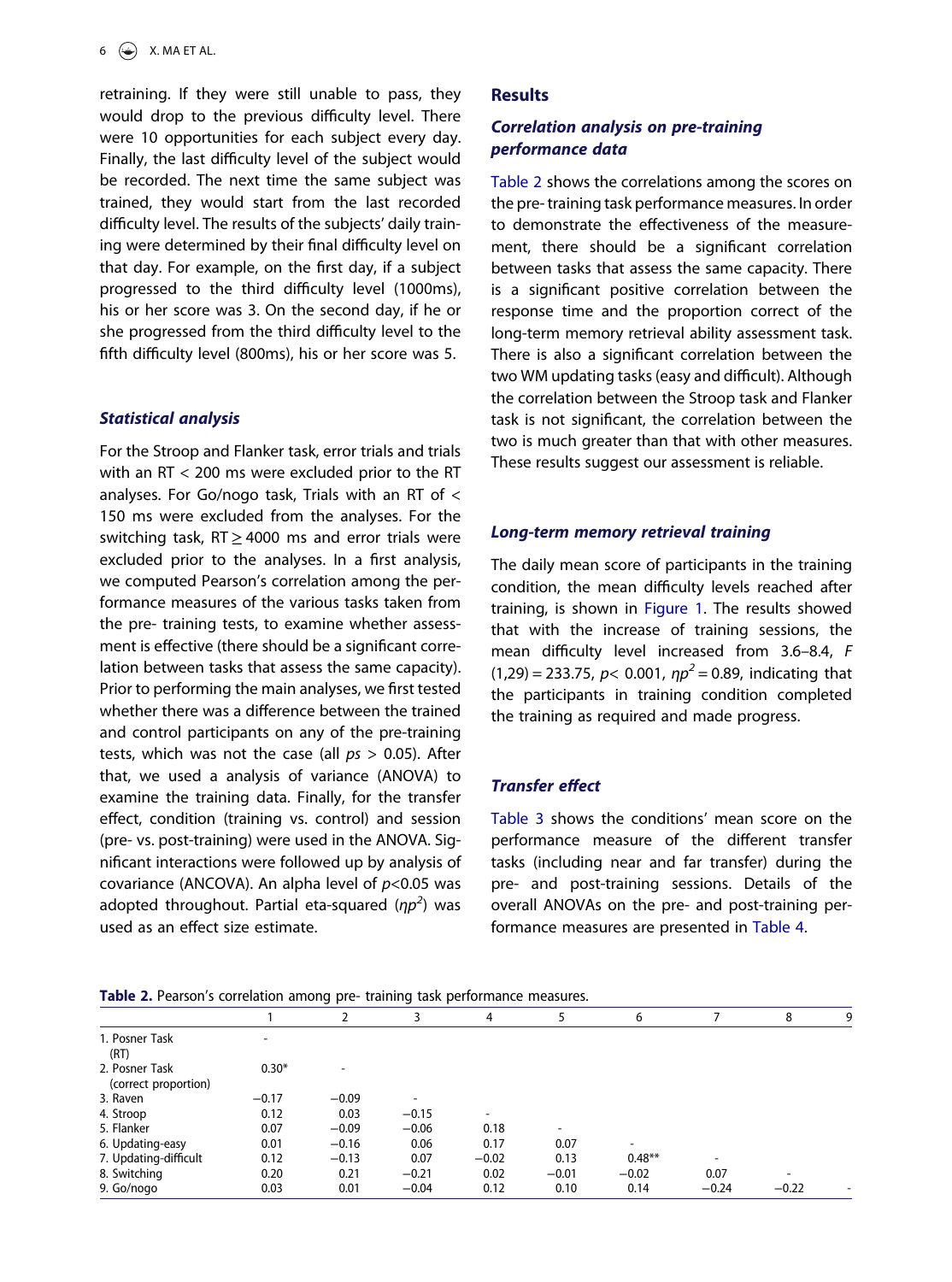

Figure 1. Mean  $(\pm SD)$  difficulty level reached by participants in training condition on each of the 12 training sessions.

## Posner task

ANOVA using the RT of the posner task on the preand post-training sessions revealed significant main session and training condition  $\times$  session interaction effects. The interaction effect reflected a significantly shorter RT at post-compared to pretraining test for the trained participants,  $F(1,56) =$ 19.1, *p*<0.001, η*p 2* =0.25; but not control participants,  $F(1,56) = 1.78$ ,  $p=0.19$ ,  $np^2=0.03$ . Moreover, when controlling for the pre-training performance difference between the training and control conditions, the trained participants had a shorter RT during the post-training test than the control participants, ANCOVA, *F*(1, 55) = 11.62, *p*<0.001, η*p* 2 = 0.17.

The ANOVA using the proportion correct of the posner task on the pre- and post-training sessions did not reveal any significant effects.

These results suggest that training improves the long-term memory retrieval efficiency. Participants in training condition can retrieve the required target information more quickly from long-term memory system, rather than participants in control condition.

## Raven task

ANOVA using the Raven scores did not reveal any significant effects. These results suggest no beneficial training effect on general IQ as measured by the Raven test.

# Stroop task

ANOVA using the Stroop interference score on the pre- and post-training sessions revealed a significant training condition  $\times$  session interaction effect. The interaction effect reflected a significantly lower interference score at post-compared to pretraining test for the trained participants, *F*(1,56) = 7.31,  $p=0.09$ ,  $\eta p^2=0.12$ ; but not control participants,  $F$  < 1. Moreover, when controlling for the pre-training performance difference between the training and control groups, the trained participants had a lower interference score during the post-training test than the control participants, ANCOVA, F(1,  $(55) = 4.69, p < 0.05,$  $np^2 = 0.08$ . These results suggest some evidence for a positive transfer effect of the long-term memory retrieval training on interference control capacity as measured with the Stroop task.

| Task                  | condition | Pre-training     | Post-training     |
|-----------------------|-----------|------------------|-------------------|
| Posner Task           | Training  | 1289.75 (345.18) | 933.27* (271.92)  |
| (response time, ms)   | Control   | 1285.74 (342.72) | 1167.7 (265.5)    |
| Posner Task           | Training  | .85(.10)         | .85(.04)          |
| (correct proportion)  | Control   | .86(.11)         | .89(.05)          |
| Raven                 | Training  | .91(0.05)        | .91(.07)          |
|                       | Control   | .89(.06)         | .88(.05)          |
| Stroop                | Training  | 38.11 (22.93)    | $19.53* (29.2)$   |
|                       | Control   | 32.78 (22.03)    | 34.63 (34.7)      |
| Flanker               | Training  | 24.89 (16.36)    | $14.38* (9.94)$   |
|                       | Control   | 25.06 (14.23)    | 23.62 (16.22)     |
| Go/nogo               | Training  | .87(.07)         | .87(0.07)         |
|                       | Control   | .87(0.06)        | .88(.07)          |
| WM updating-easy      | Training  | .92(.07)         | $.98^*$ (.03)     |
|                       | Control   | .93(0.07)        | .94(.06)          |
| WM updating-difficult | Training  | .92(.07)         | .95(.05)          |
|                       | Control   | .90(0.08)        | .91(.08)          |
| Switching             | Training  | 208.16 (102.32)  | $120.65* (80.55)$ |
|                       | Control   | 194.29 (94.65)   | 171.39 (82.7)     |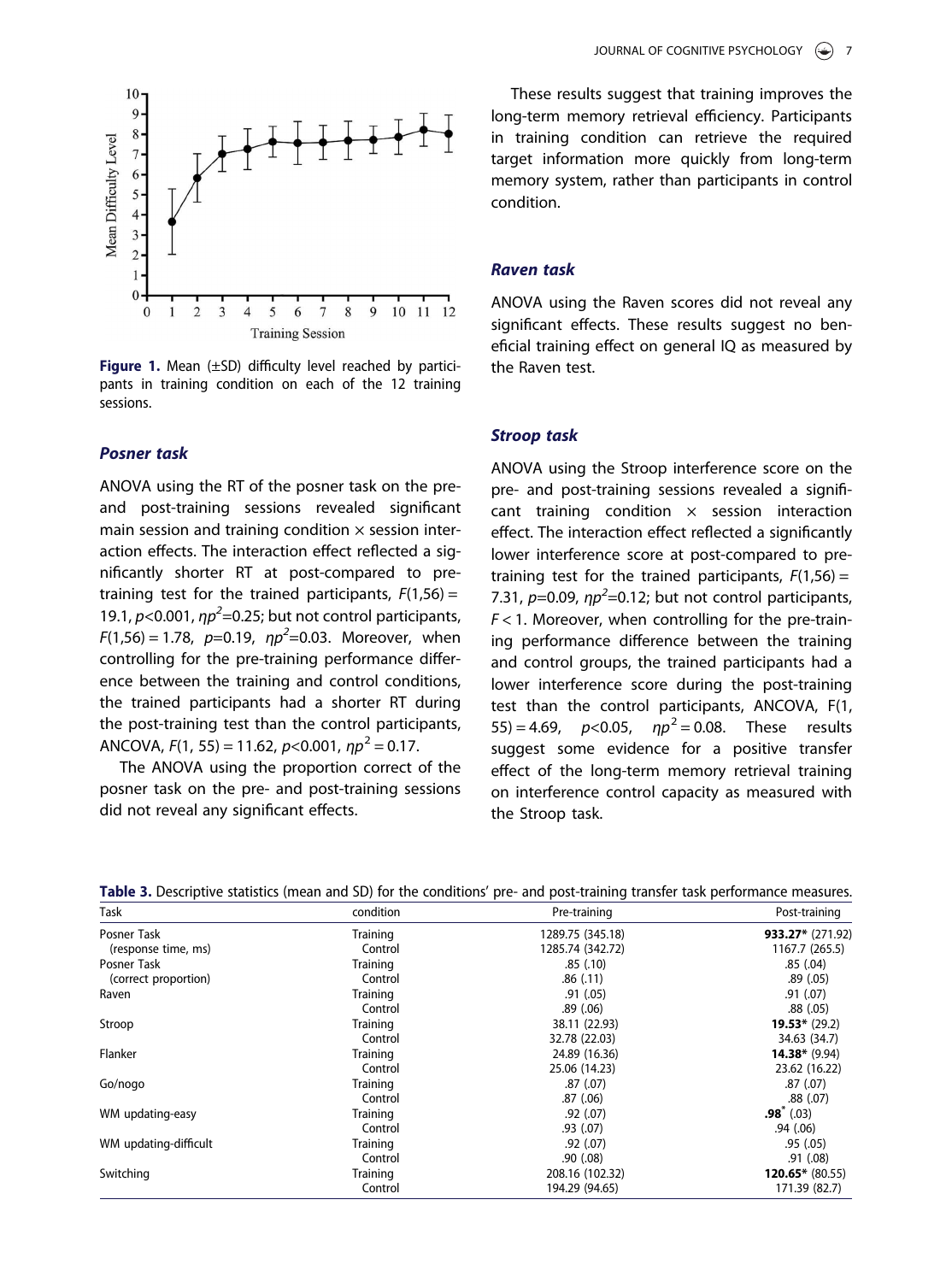#### Table 4. Results of statistical analyses (ANOVAs) of transfer test data.

| Task                  |                   |      |       |                                                                                                                              |            |
|-----------------------|-------------------|------|-------|------------------------------------------------------------------------------------------------------------------------------|------------|
| (dependent measure)   | Factor            | dfs  | F     | р                                                                                                                            | $\eta p^2$ |
| posner task           | Condition         | 1,56 | 3.05  | 0.09                                                                                                                         | 0.05       |
| (response time)       | Session           | 1,56 | 20.9  | < 0.01                                                                                                                       | 0.27       |
|                       | Conditionxsession | 1,56 | 6.52  | < 0.05                                                                                                                       | 0.11       |
| posner task           | Condition         | 1,56 | 2.99  | 0.09                                                                                                                         | 0.05       |
| (correct proportion)  | Session           | 1,56 | 1.34  | 0.25                                                                                                                         | 0.02       |
|                       | Condition×session | 1,56 | 1.24  | 0.27<br>0.09<br>0.25<br>0.27<br>0.42<br>0.06<br>< 0.05<br>0.14<br>< 0.01<br>< 0.05<br>0.41<br>0.37<br>0.19<br>0.42<br>< 0.01 | 0.02       |
| Raven                 | Condition         | 1,56 | 2.99  |                                                                                                                              | 0.05       |
|                       | Session           | 1,56 | 1.34  |                                                                                                                              | 0.02       |
|                       | Conditionxsession | 1,56 | 1.24  |                                                                                                                              | 0.02       |
| Stroop                | Condition         | 1,56 | 0.67  |                                                                                                                              | 0.01       |
|                       | Session           | 1,56 | 3.74  |                                                                                                                              | 0.06       |
|                       | Conditionxsession | 1,56 | 5.72  |                                                                                                                              | 0.09       |
| Flanker               | Condition         | 1,56 | 2.26  |                                                                                                                              | 0.04       |
|                       | Session           | 1,56 | 7.7   |                                                                                                                              | 0.12       |
|                       | Condition×session | 1,56 | 4.49  |                                                                                                                              | 0.07       |
| Go/nogo               | Condition         | 1,56 | 0.69  |                                                                                                                              | 0.01       |
|                       | Session           | 1,56 | 0.83  |                                                                                                                              | 0.02       |
|                       | Conditionxsession | 1,56 | 1.76  | < 0.05<br>0.06<br>< 0.05<br>0.32<br>0.33<br>< 0.01<br>< 0.05                                                                 | 0.03       |
| WM updating-easy      | Condition         | 1,56 | 0.67  |                                                                                                                              | 0.01       |
|                       | Session           | 1,56 | 21.51 |                                                                                                                              | 0.28       |
|                       | Condition×session | 1,56 | 9.25  |                                                                                                                              | 0.14       |
| WM updating-difficult | Condition         | 1,56 | 3.76  |                                                                                                                              | 0.06       |
|                       | Session           | 1,56 | 6.85  |                                                                                                                              | 0.11       |
|                       | Condition×session | 1,56 | 1.03  |                                                                                                                              | 0.02       |
| Switching             | Condition         | 1,56 | 0.96  |                                                                                                                              | 0.02       |
|                       | Session           | 1,56 | 14.52 |                                                                                                                              | 0.21       |
|                       | Condition×session | 1,56 | 4.97  |                                                                                                                              | 0.08       |

# Flanker task

ANOVA revealed significant main session and training condition  $\times$  session interaction effects. The interaction effect reflected a significantly lower interference score at post-compared to pre-training test for the trained participants,  $F(1,56) = 8.75$ , *p*<0.01, η*p 2* =0.14; but not control participants, *F* < 1. Moreover, when also controlling for the pre-training performance difference between the trained and non-trained participants, the trained participants had a lower interference score during the post-training test than the control participants, ANCOVA, *F*(1, 55) = 7.66,  $p<$  0.01,  $np^2$  = 0.12. These results suggest some evidence for a positive transfer effect of the long-term memory retrieval training on interference control capacity as measured with the Flanker task.

#### WM updating task

An ANOVA using the data from the difficult task did not reveal any significant effects. However, an ANOVA on the data from the easy task revealed significant main session and training condition  $\times$ session interaction effects. The interaction effect reflected a significant performance increase from pre- to post-training for the trained participants, *F* (1,56) = 22.38, *p*<0.01, η*p 2* =0.29; but not control participants, *F* < 1. Moreover, the training condition difference in post-training task performance was significant after controlling for pre-training task performance differences, ANCOVA, *F*(1, 55) = 9.78,  $p<$ 0.01,  $\eta p^2$  = 0.15. These results suggest marginal evidence for a benefit of the long-term memory retrieval training on updating task performance.

#### Go/nogo task

An ANOVA did not reveal any significant effects. These results suggest no beneficial training effect on response inhibition capacity as measured by the Go/nogo task.

# Switching task

An ANOVA using the data from the switching task revealed significant main session and training condition  $\times$  session interaction effects. The interaction effect reflected a significant performance increase from pre- to post-training for the trained participants, *F*(1,56) = 13.11, *p*<0.01, η*p 2* =0.19; but not control participants, *F* < 1. Moreover, when also controlling for the pre-training performance difference between the trained and non-trained participants, the trained participants had a lower switching cost during the post-training test than the control participants, ANCOVA, *F*(1, 55) = 6.59, *p*<0.05, η*p* 2 = 0.11.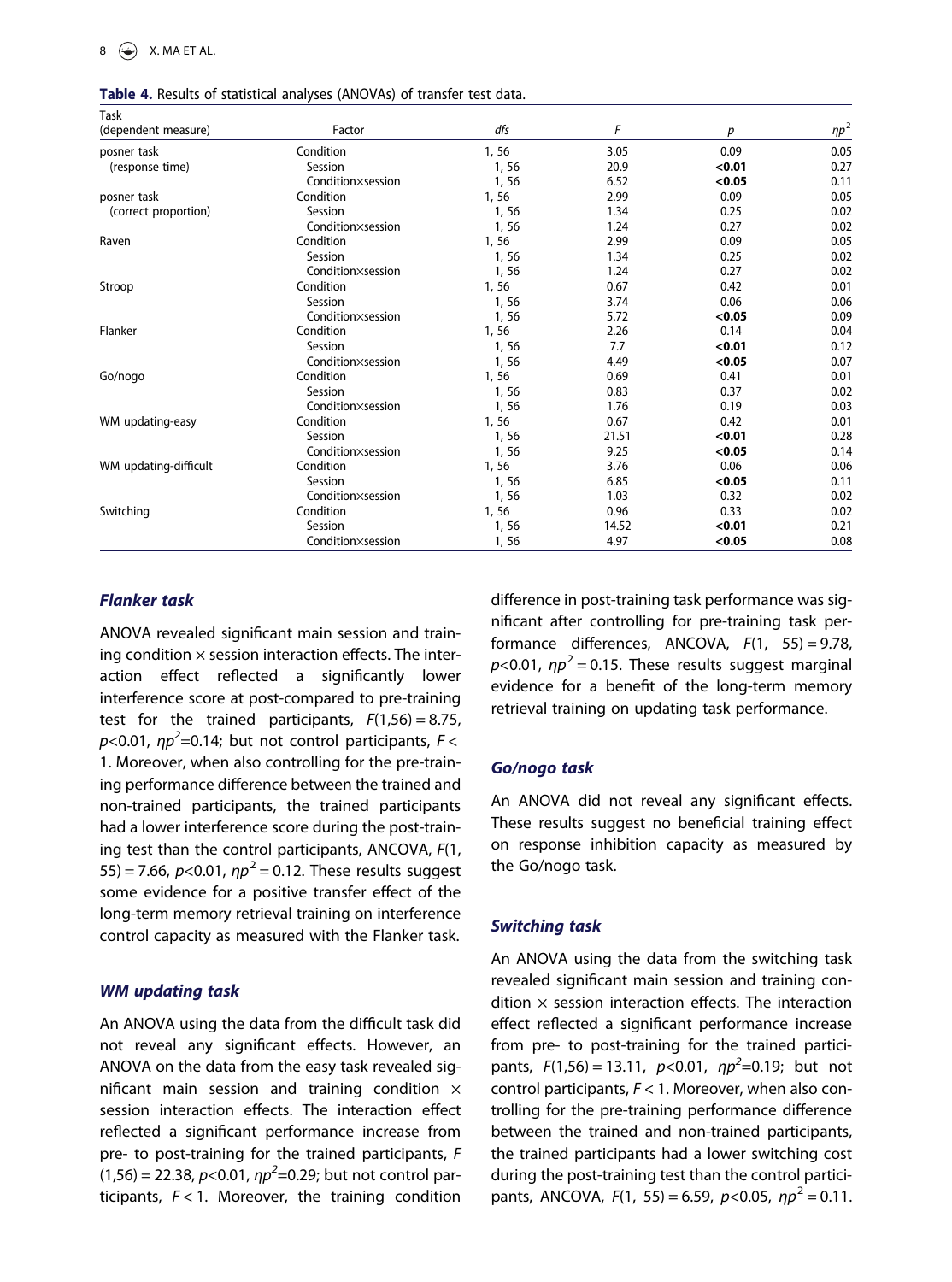These results suggest evidence for a benefit of the long-term memory retrieval training on for switching task performance.

# **Discussion**

The present study examines the effect of a 12 session Posner long-term memory retrieval training program (relative to an active control group). The study examines the participants' performance in a trained task and activities that measure transfer effects of a variety of cognitive tasks. For the participants in the training group, we found improved performance in the trained task, reflected in the increasing difficulty level achieved by the participant (from 3.6–8.4). The training group also displayed better performances in long-term memory retrieval tasks in the post-test (when compared to the pretest); although there was no significant improvement in retrieval accuracy, the response time was significantly reduced. Evidence of beneficial transfer effects of the training program was also found for the Stroop, Flanker, WM updating (easy), and switching tasks. However, no significant transfer effects were observed for WM updating (difficult), Go/Nogo, and fluid non-verbal intelligence tasks. These results indicate that long-term memory retrieval ability has a certain degree of plasticity and has a beneficial transfer effect for the WM partial subability.

For the improvement of one's long-term memory retrieval ability after training, two possible causes have been identified. First, it might be assumed that the cognitive nervous system (which is closely related to the long-term memory retrieval process) has undergone certain changes, structurally or/and functionally. Studies show that the fundamental reason why cognitive training can improve a certain cognitive ability is that targeted training changes the cognitive nervous system on which the ability depends (Benloucif et al., 1995; Buonomano & Merzenich, 1998; Hallett, 2001; Mano et al., 2003; Neville & Bavelier, 1998). One's long-term memory retrieval ability, as an important cognitive ability, must follow the regularity. Related studies have found that the bilateral ventrolateral prefrontal cortex (Districts BA 6, 44, 45 and 47) and the dorsal prefrontal cortex (District BA 9/46) are significantly activated during the long-term memory retrieval process (Charan et al., 2003). Therefore, we speculate that the above-mentioned brain areas may undergo certain changes as a result of the training, which

leads to the training effect. Second, the improvement of the core ability (attention control), which the memory retrieval process relies upon, also contributes to the training effect. During the training process, as the difficulty of the task continues to increase, higher requirements will be placed on the individual's attention control ability. In fact, the plasticity of one's attention control ability has been shown by a number of studies (Millner et al., 2012; Protopapas et al., 2014; Wilkinson & Yang, 2012). Therefore, we speculate that the improvement in one's attention control ability is also one of the contributing factors in support of the training effect.

The present study finds strong evidence that gains achieved via the training effect were transferred to Stroop, Flanker, WM updating (easy), and switching tasks. The specific discussion on the transfer effects are as follow.

First, the Stroop task (Stroop, 1992) and Flanker task (Eriksen & Eriksen, 1974) reflect an individual's interference control ability. Interference control, also known as attention control, is one of the inhibition function components, and is the ability to inhibit competition and stimulate interference (Nigg, 2000). Individuals displayed an inhibition of irrelevant external information (and the interference between items) when retrieving relevant information, resulting in greater concentration on the targeted item and rapid achievement of successful retrieval (Juola et al., 1971; Shiffrin & Atkinson, 1969; Unsworth et al., 2013). The data, therefore, suggest that the training of long-term memory retrieval can improve individuals' interference control ability.

Second, the "numerical updating task" used in the present study not only required participants to update interfering numbers that existed in their WM before new numbers were presented, but also required that the participants accurately retrieve the target numbers from their long-term memory during the recall phase. After training, the participants cannot only effectively suppress the disturbances (competing irrelevant numbers) and keep their attention on the target numbers, but could also efficiently and accurately retrieve the required numbers when recalling, indicating that the training effect can be transferred to the updating task. Although the score in the WM updating (difficult) task did not improve significantly, it still increased to some extent (average accuracy increased by 0.01). The reason for this may be that the refreshing of WM updating (difficult) is more difficult, thus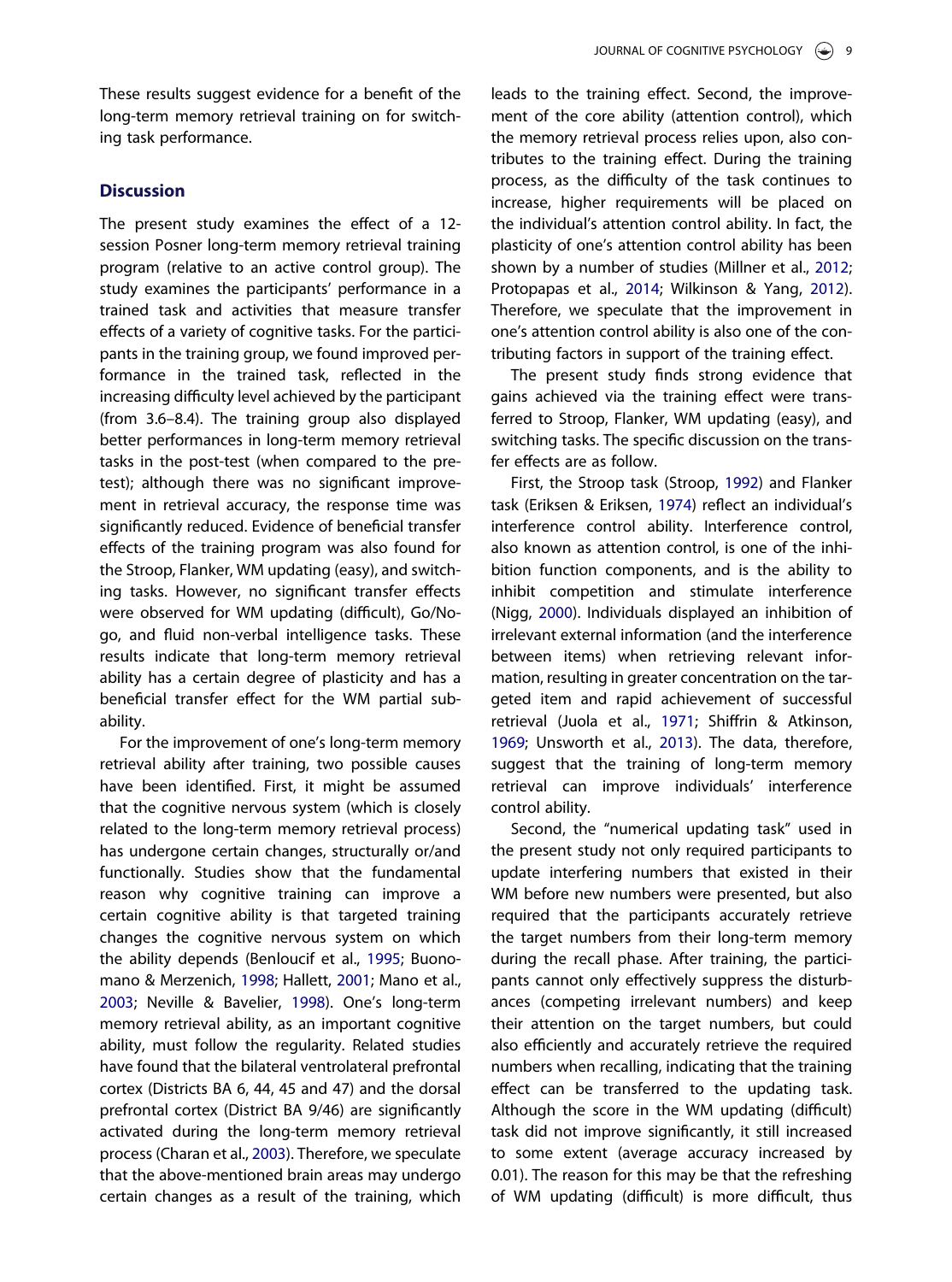requiring longer training to be able to have a significant migration effect.

For the switching task, the participants needed to retrieve the corresponding rules (provided before the task in accordance with different stimulus information) and respond after retrieving the property relevant to the stimulation (such as an odd-even property) of their long-term memory. This view is also supported by other researchers: Mayr and Kliegl (2000) show that the switching cost partly reflects the time required to retrieve appropriate task rules and information from one's long-term memory. Individuals' memory retrieval efficiency improved after training – as such, the participants' performance in the switching task was improved.

However, we did not observe evidence for the transfer effect on the Go/No-go task – which aims to assess individuals' response inhibition ability. Existing research only shows that interference control plays a significant role in long-term memory retrieval (Unsworth et al., 2013), but the role of response inhibition remains unclear. Although both interference control and response inhibition are sub-abilities of the inhibition function, the individual abilities represent different inhibition functions (Stahl et al., 2014) – response inhibition refers to the ability of ending a response in progress, or rejecting the launch of an inappropriate response (Nigg, 2000). Therefore, the finding that no beneficial transfer effect was observed on this task is not unexpected.

The above results regarding the transfer effect of WM are of great significance for understanding the dynamic model of individual differences in WM, as proposed by Unsworth and Engle (2007). This model suggests that individual differences in WM are possibly caused by individuals' maintenance of information in PM and the difference in the ability to retrieve information retrieval from SM (or longterm memory, LTM). There is no doubt that information maintenance needs attention control and that retrieving memories from SM or LTM requires an efficient memory retrieval ability. After receiving training, one's memory retrieval ability is improved, and individuals can retrieve the required information more rapidly and more accurately, thereby better completing WM tasks which require memory retrieval (eg. Updating task, switching task). At the same time, during the training process, the core ability (attention control) that the memory retrieval process relies on will be improved as well, so transfer effects are also observed in WM tasks that mainly involve an individual's attention control ability (eg. Stroop task, Flanker task). From this point of view, the results of the above-mentioned WM transfer effect are expected and provide new evidence for the dynamic model of individual differences in WM, as proposed by Unsworth and Engle (2007).

A slightly unexpected result was encountered, as we did not observe a significant transfer effect on the fluid intelligence test. This result could be due to various reasons. First, the participants in this research were undergraduates from 18 to 22 years old, and their cognitive development was at a stable stage. Compared to stable adulthood, childhood is the key stage of cognitive development (Cao et al., 2013; Davidson et al., 2006), and cognitive ability in this stage is more plastic and has a more extensive transfer effect (Karbach & Unger, 2014; Zhao et al., 2018). Second, Raven's Standard Progressive Matrices (RSPM) (Leavitt, 2011) were selected for the adult participants in this research, rather than Raven Advanced Progressive Matrices (RAPM) (Raven, 1983), which are more appropriate for adults, and this may have had a ceiling effect (e.g. Melby-Lervåg et al., 2016).

Overall, this study identified that individual longterm memory retrieval has plasticity and can transfer to WM with the training of an individual's long-term memory retrieval ability. The results support the hypothesis of the research; nonetheless, the research faces limitations. First, the research only used an immediate post-test, rather than a longterm tracking of the transfer of ability; it remains unclear whether the improvement of long-term memory retrieval efficiency (and its transfer to WM) is long-standing. Second, the sample size is small and the age group of the participants is young; as such, the research result needs to be verified with a larger sample size and among other age groups. Finally, in the current study, the possible explanation of the existence of cognitive neural plasticity is not verified directly. In future studies, researchers can further explore the neuromechanism of long-term semantic memory retrieval plasticity with functional magnetic resonance imaging, event-related potential, or other instruments in order to obtain more powerful evidence.

# Conclusion

The present research carried out a 12-day adaptive training on individuals' memory retrieval ability.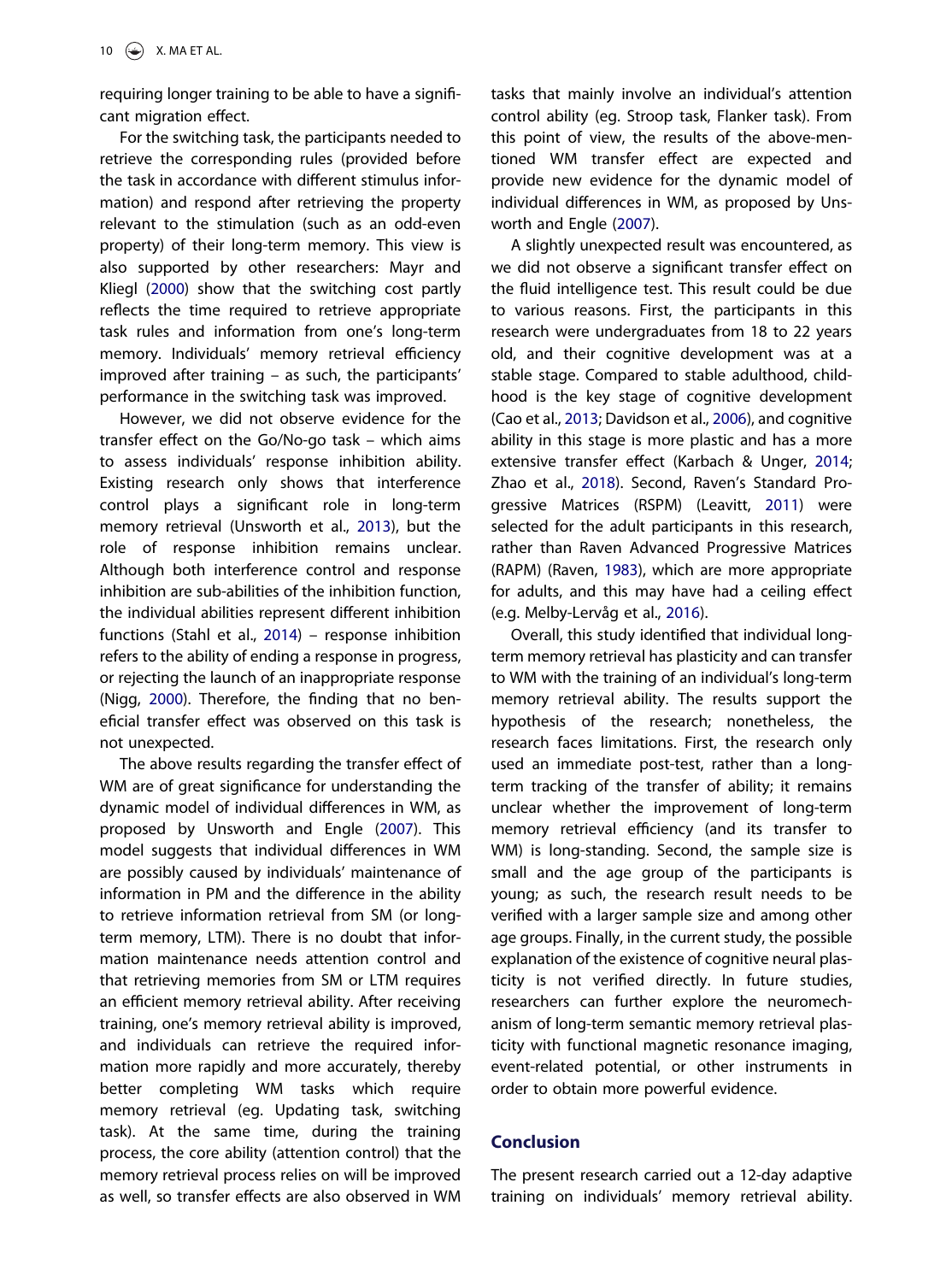The final result shows that after systematic cognitive training, long-term memory retrieval efficiency can be improved and can be transferred to working memory, and the transfer effect is significant on Stroop task, Flanker task, updating task (easy) and switching task.

# Research involving human participants

The present study was approved by the local ethics committee and all experimental operations were conducted in accordance with the approved guidelines.

# Informed consent

Informed consent was obtained from all individual participants included in the study.

#### Funding

This work was funded by the National Natural Science Foundation of China (31860282, 31860285) and Postgraduate research funding project of Northwest Normal University (No. 2019KYZZ012015).

### Data Availability Statement

Data sharing is applicable for the present study. Anyone can get the data from the supplementary documents.

#### Disclosure statement

No potential conflict of interest was reported by the author(s).

# Funding

This work was funded by the National Natural Science Foundation of China (31860282, 31860285) and Postgraduate research funding project of Northwest Normal University (No. 2019KYZZ012015).

# **ORCID**

*Haobo Zhang* http://orcid.org/0000-0001-7231-6862

#### References

- Baddeley, A. (1992). Working memory. *Science*, *255*(5044), 556–559. https://doi.org/10.1126/science.1736359
- Baddeley, A. (2003). Working memory and language: An overview. *Journal of Communication Disorders*, *36*(3), 189–208. https://doi.org/10.1016/S0021-9924(03)00019-4
- Benikos, N., Johnstone, S. J., & Roodenrys, S. J. (2013). Varying task difficulty in the go/nogo task: The effects

of inhibitory control, arousal, and perceived effort on<br>ERP components. International Journal of components. *International Journal of Psychophysiology O*ffi*cial Journal of the International Organization of Psychophysiology*, *87*(3), 262–272. https://doi.org/10.1016/j.ijpsycho.2012.08.005

- Benloucif, S., Bennett, E. L., & Rosenzweig, M. R. (1995). Norepinephrine and neural plasticity: The effects of Xylamine on experience-induced changes in brain Weight, memory, and behavior. *Neurobiology of Learning & Memory*, *63*(1), 33–42. https://doi.org/10. 1006/nlme.1995.1003
- Buonomano, D., & Merzenich, M. (1998). Cortical plasticity: From synapses to maps. *Annual Review of Neuroscience*, *21*(1), 149–186. https://doi.org/10.1146/annurev.neuro. 21.1.149
- Cao, J., Wang, S., Ren, Y., Zhang, Y., Cai, J., Tu, W., Shen, H., Dong, X., & Xia, Y. (2013). Interference control in 6-11 year-old children with and without ADHD: Behavioral and ERP study. *International Journal of Developmental Neuroscience*, *31*(5), 342–349. https://doi.org/10.1016/j. ijdevneu.2013.04.005
- Charan, R., Johnson, M. K., & Mark, D. E. (2003). Prefrontal activity associated with working memory and episodic long-term memory. *Neuropsychologia*, *41*(3), 378–389. https://doi.org/10.1016/S0028-3932(02)00169-0
- Cowan, N. (2010). The magical mystery four: How is working memory capacity limited, and why? *Current Directions in Psychological Science*, *19*(1), 51–57. https://doi.org/10.1177/0963721409359277
- Davidson, M. C., Amso, D., Anderson, L. C., & Diamond, A. (2006). *Development of cognitive control and executive functions from 4 to 13 years: Evidence from manipulations of memory, inhibition, and task switching*. Neuropsychologia. http//doi.org/1016/j.neuropsychologia.2006.02.006
- Dennis, G. (2002). Understanding the nature of the general factor of intelligence: The role of individual differences in neural plasticity as an explanatory mechanism. *Psychological Review*, *109*(1), 116–136. https://doi.org/ 10.1037/0033-295X.109.1.116
- Engle, R. W. (2018). Working memory and executive attention: A revisit. *Perspectives on Psychological Science*, *13*(2), 190–193. https://doi.org/10.1177/1745691617720478
- Eriksen, B. A., & Eriksen, C. W. (1974). Effects of noise letters upon the identification of a target letter in a nonsearch task. *Perception & Psychophysics*, *16*(1), 143–149. https:// doi.org/10.3758/BF03203267
- Hallett, M. (2001). Plasticity of the human motor cortex and recovery from stroke. *Brain Research Reviews*, *36*(2), 169– 174. https://doi.org/10.1016/S0165-0173(01)00092-3
- Juola, J. F., Fischler, I., Wood, C. T., & Atkinson, R. C. (1971). Recognition time for information stored in long-term memory. *Perception & Psychophysics*, *10*(1), 8–14. https://doi.org/10.3758/BF03205757
- Karbach, J., & Unger, K. (2014). Executive control training from middle childhood to adolescence. *Frontiers in Psychology*, *5*(5), 390. http//doi.org/10.3389/fpsyg. 2014.00390
- Klingberg, T., Forssberg, H., & Westerberg, H. (2002). Training of working memory in children with ADHD. *Journal of Clinical & Experimental Neuropsychology*, *39* (6), 781–791. http//doi.org/10.1076/jcen.24.6.781.8395